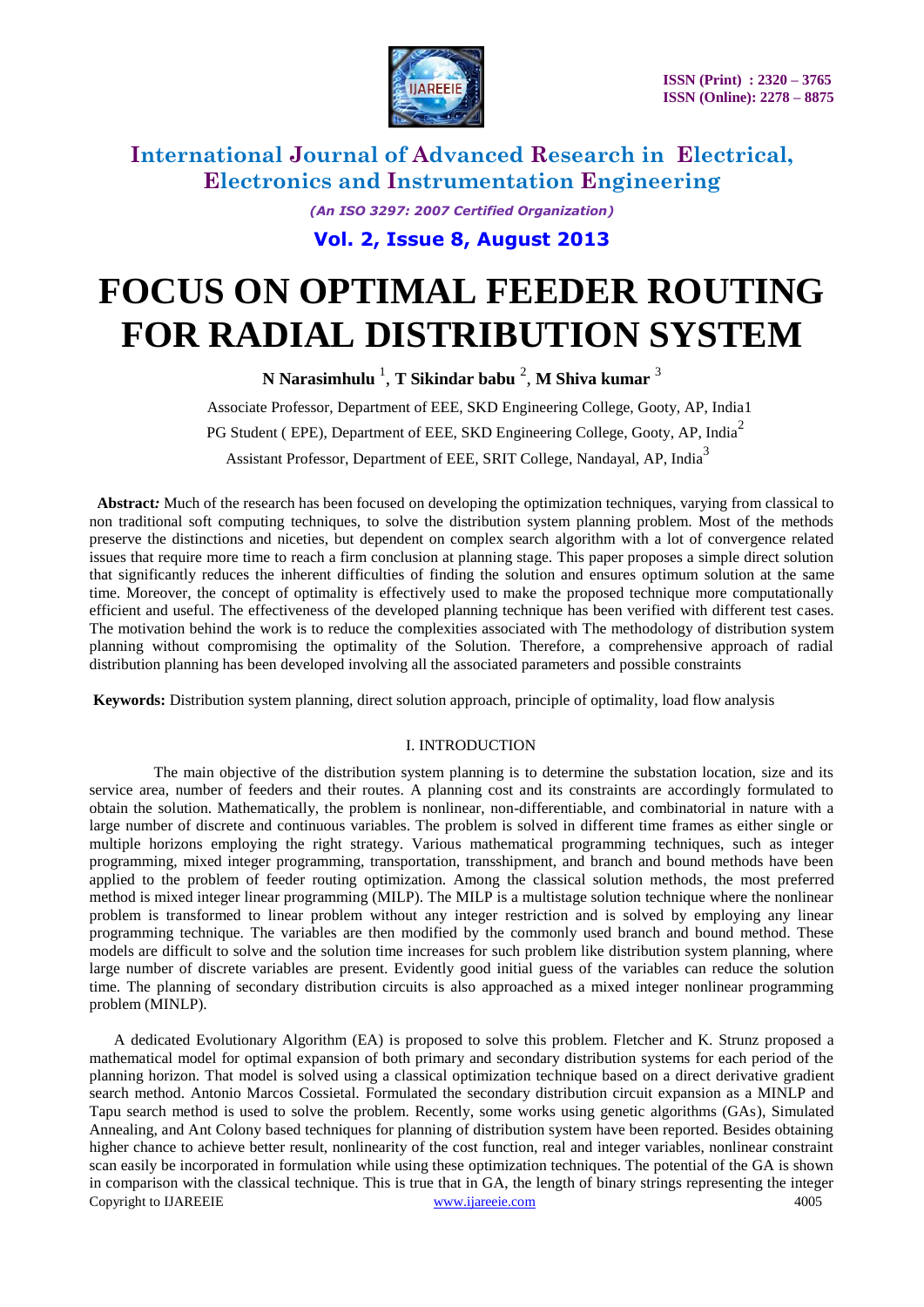

*(An ISO 3297: 2007 Certified Organization)*

### **Vol. 2, Issue 8, August 2013**

variables becomes high even for medium size network and therefore, this leads to extremely large number of unfeasible solutions. Simulated Annealing technique is applied to solve the problem. Author in this Simulated Annealing based approach generates initial solution by steepest descent method. Then the initial network is modified by including a new branch that is selected randomly. Subsequently the newly formed mesh is opened by removing a branch selected by a random selection process again. Each of the above moves follows a full load flow to check the effect of inclusion of new branch in the network. In the Ant Colony based method, the optimal network is obtained by movement of ants from one node to another node where each move is decided by magnitude of pheromone accumulated in different paths and a heuristic guide function. A number of parameters are required to tune and 1000 runs of the algorithm are required for proper tuning of parameters, as reported by Gomez et al. based method, the optimal network is obtained by movement of ants from one node to another node where each move is decided by magnitude of pheromone accumulated in different paths and a heuristic guide function. A number of parameters are required to tune and 1000 runs of the algorithm are required for proper tuning of parameters, as reported by Gomez et al.. A different approach based on branch-exchange techniques have been applied in distribution system planning.

 The motivation behind the work is to reduce the complexities associated with the methodology of distribution system planning without compromising the optimality of the solution. Therefore, a comprehensive approach of radial distribution planning has been developed involving all the associated parameters and possible constraints.



### II.OBJECTIVE FUNCTION

 Distribution system planning analysis is designed to minimize the LOSSES FEEDER LENGTH becomes high for a radial path when there is no power available in entire route for any interruption. In the radial networks, there is no alternative supply route and the outage of a branch interrupts the delivery to all the consumers supplied through this branch

The constraints to be satisfied are:

A) Conservation of power flow: IP=D where P=(P1,P2,P3...PN) is the vector of power flow, and D=(D1,D2,D3,DN) is the vector of power demand at each of N nodes, and I is node element incidence matrix.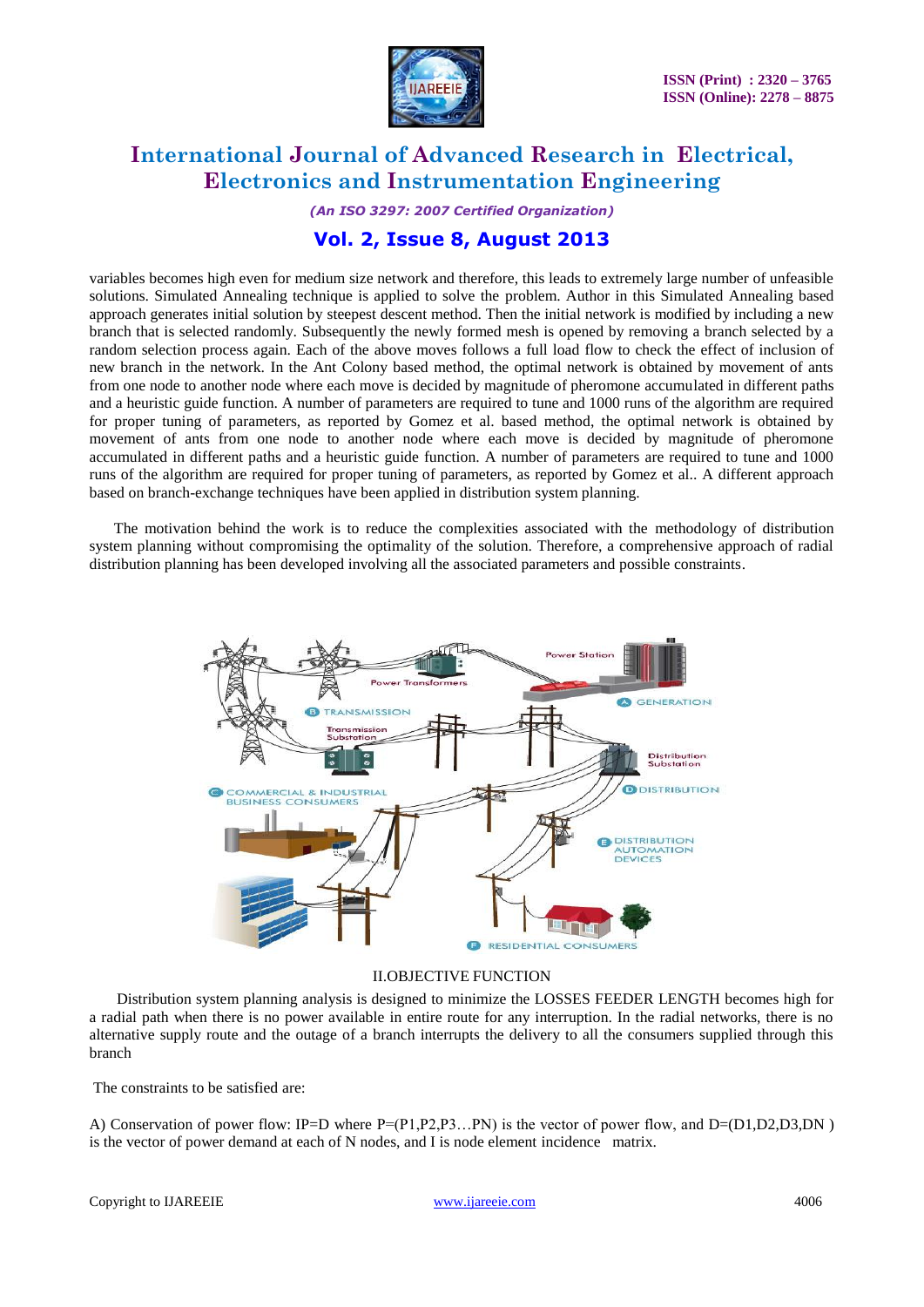

*(An ISO 3297: 2007 Certified Organization)*

### **Vol. 2, Issue 8, August 2013**

B) Capacity constraint is the vector of capacity limits. Maximum current limit in case of feeder, maximum practical kVA rating in case of substation.

C) Radiality constraint.

D) Voltage drop constraint





### III. FORMATION OF OPTIMUM RADIAL NETWORK

 The proposed direct solution technique is basically based on searching the optimum path for energizing a node among all the possible paths. There may be several possible radial paths to reach a node, from a substation. The path among all the radial paths for feeding a particular node will be the optimum path for the node. This essentially is an iterative search technique where the minimum path for a node is searched in iteration. In the beginning of the search, all possible radial paths for each node have been traced out. As in Fig. 1, 1-2-3-4 is one of the four different available radial paths to feed a node 4. Forward/ backward load flow technique is then applied to find the energy loss. Subsequently planning is calculated for each of the four radial paths according to routing optimization. There are basically two problems to be solved. The first one involves tracing out the radial paths from large number of possible connections and the second one is computing the cost of calculation for large number of radial paths. An easy step by step algorithm is proposed to solve the first problem. The concept of the principle of optimality is used for the second problem. The principle of optimality theorem states that from any point on an optimal trajectory, the remaining trajectory is optimal for the corresponding problem initiated at that point. There may be more than one node on any optimum path. Once an optimal path is found for any node, the theorem states that the parts of this optimal path will be the optimal path for all the nodes which are lying along the trajectory. Therefore, it is not required to carry out searching the optimum radial path for all the nodes separately. As a result, Voltage calculation is required for making decision on limited nodes only. Global solution is ensured by verifying all the possible radial paths to reach a node before deciding the optimum route for individual node.

### IV. ALGORITHM FOR TRACING RADIAL PATH FOR ALL THE NODES

 The radial distribution system is always a directed path, where power is directed from a substation to the load nodes. A directed graph is an ordered pair  $D = V$ , A) with  $V = a$  set whose elements are called vertices or nodes, and A a set of ordered pair of vertices, called arcs, directed edges or arrows. An arc  $A=(X, Y)$  is considered to be directed from x to y, where y is called head and x is called the tail of the arc. Every arc will be a radial path starting from any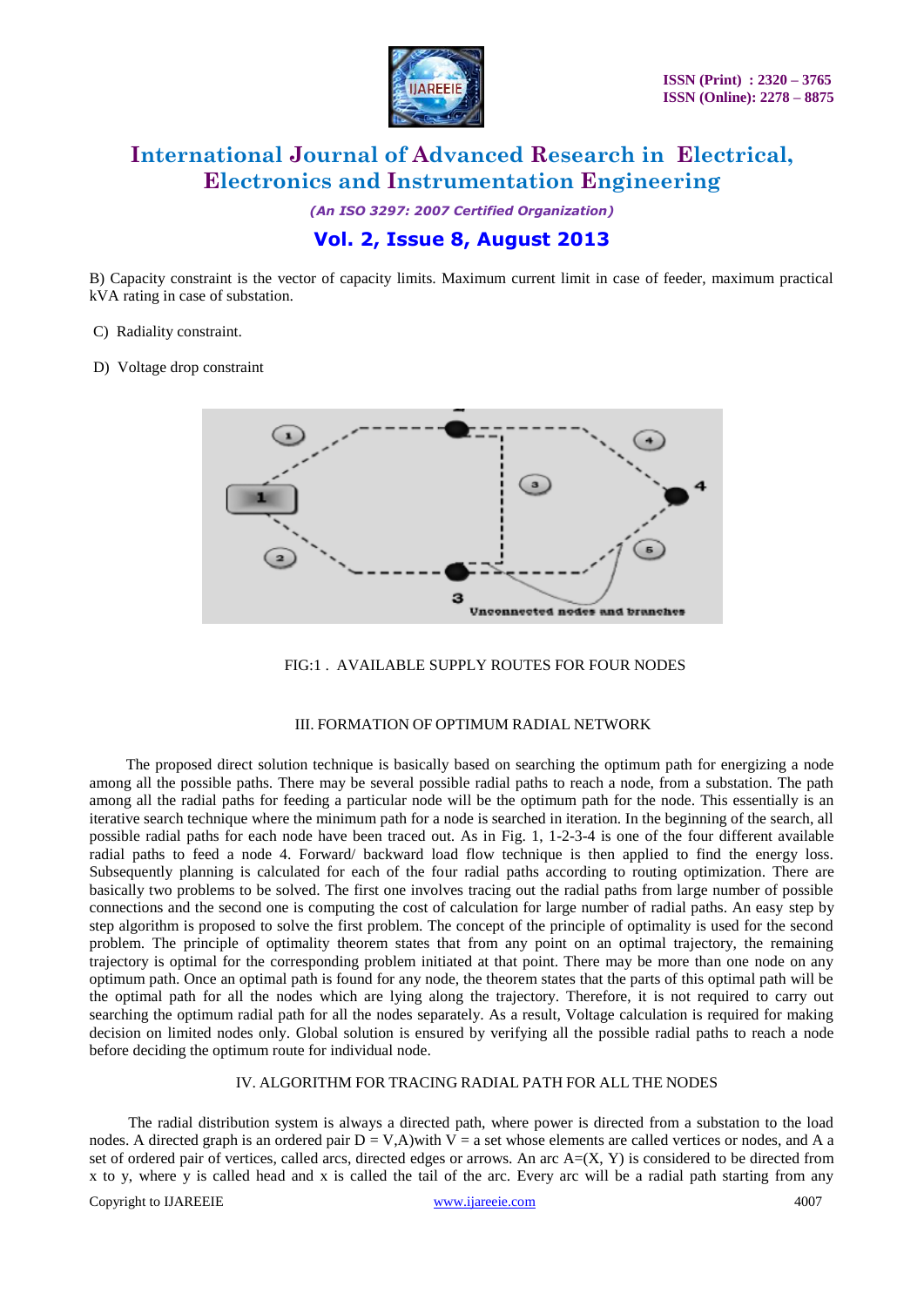

*(An ISO 3297: 2007 Certified Organization)*

### **Vol. 2, Issue 8, August 2013**

substation. Let us consider a network as shown in the Fig. 1 with all possible paths to feed the three load nodes  $(2, 3, 4)$ from substation node 1. The dotted lines represent the probable connections to energize the nodes from the substation node 1. A step by step radial path building algorithm developed to determine all the radial paths is summarized below.

#### *STEP 1:*

 Initial arcs with substation This work initiate with development of arc with the load nodes connected directly with substation. Therefore, the number of initial arcs depends on the number of feeders coming out from the substation. In an arc  $(x, y)$ , x (tail) will be the substation and y (head) will be the set of load nodes that are connected with x.  $, Y = \{y1, y2, \ldots, yn\}$  where, y set of load nodes directly connected with substation x. Thus there are n numbers of arcs after first step that can be written as  $A = \{(XY1,)(XY2),(XYn)\}\$ Referring to the Fig. 1, we can write  $A = \{(12),(13)\}\$ where X=Substation node 1,  $y=$  A set consisting of load nodes 2 and 3 which are directly connected with the substation node 1.

#### *STEP 2:*

New arcs by extending load nodes At the next step, load nodes connected with substation node acts as tail (x) of the new arc where in the new head (y) depends on the connectivity with the other nodes. As explained earlier, an arc represents a radial path and therefore a new arc adds only a head at a time with an old arc. While updating an arc, it is to be checked that head does not appear in an existing or old arc. Updating of arcs will be continued till all the possible load nodes are covered. nodes 2 and 3 will now be acting as tails in step 2, to be connected with new heads. From Fig. 1, it is clear that 2 may be connected to 1, 3 or 4. But 1 is already present in initial arcs; therefore 1 will not be appearing in a new arc. With node 2, updated arcs are ${(124),(123)}$  Similarly, with node 3, updated arcs are  $\{(132),(134)\}$  Hence, New updated .A=  $\{(12),(13),(124),(123),(132),(134)\}$ . The continuation of this update will happen till all the four nodes are expanded. Combining all arcs, the final A will be,{(12),(13),(123),(123),(132),(134),(1243),(1234),(1324),(1342)}.

### *STEP 3:*

 Zero padding In this step, set A is converted to equivalent matrix E of specific dimension. In order to maintain same number of elements in each row, zero padding is carried out. Hence, the number of zeros to be entered in each row is calculated using, Number of zeros in each row,  $Zp=[(n+1)-Nz]$  Where n=total number of nodes and Nz =non zero element of radial path In matrix form, we can write

|       | 1200 |
|-------|------|
|       | 1300 |
|       | 1240 |
|       | 1243 |
| $E =$ | 1230 |
|       | 1234 |
|       | 1320 |
|       | 1324 |
|       | 1340 |
|       | 1342 |

If there is more than one substation, the same steps 1 to 3 will be followed to construct final E matrix for each substation. It is apparent that the last nonzero element in each row of matrix E represents the last load node of its radial path. As in node 2 appears three times as last nonzero nodes, therefore, there are three different possible radial paths to energize node 2, as represented by a matrix in E2

 $\overline{1}$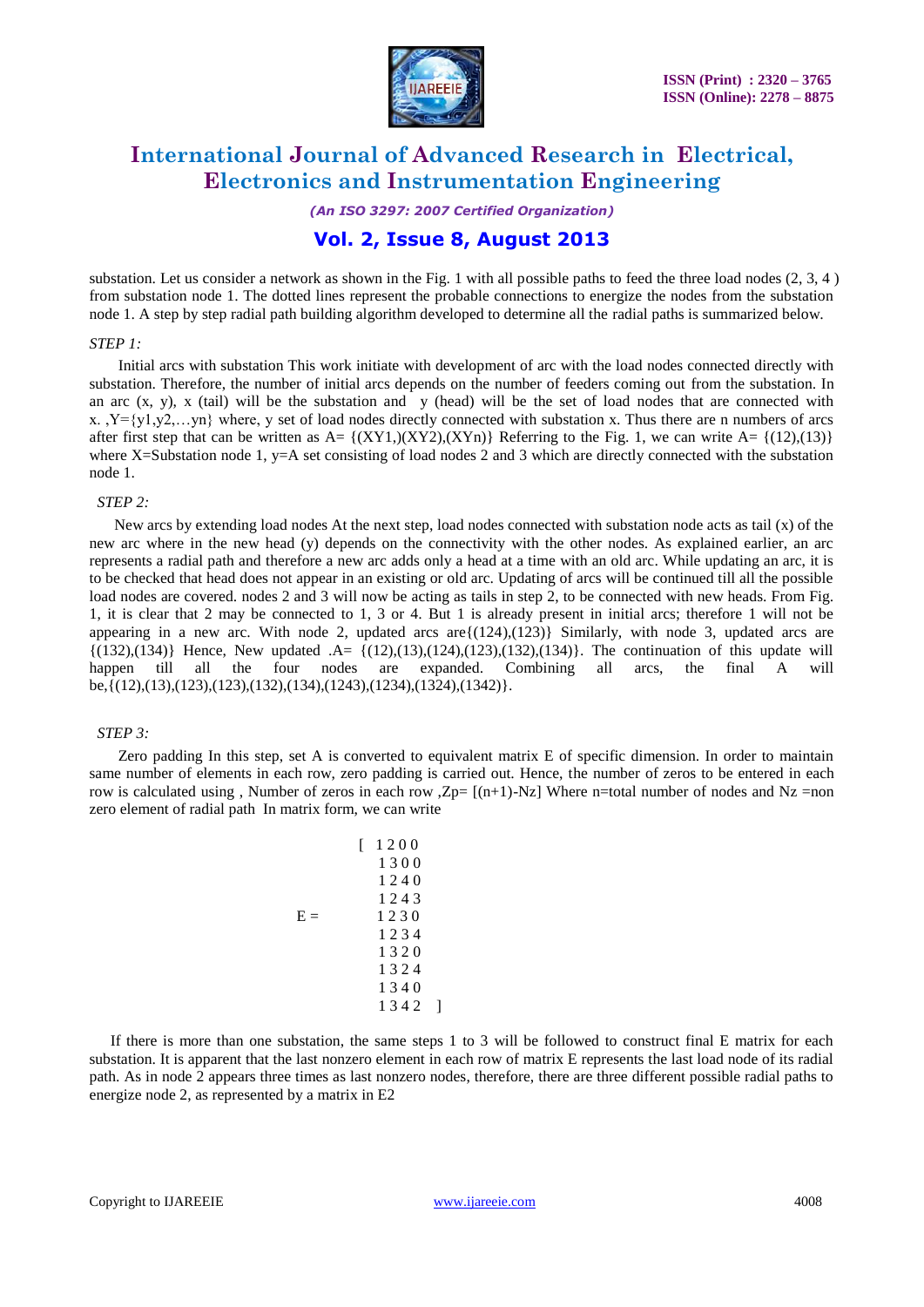

*(An ISO 3297: 2007 Certified Organization)*

### **Vol. 2, Issue 8, August 2013**

|        | $\lceil 1200 \rceil$ |
|--------|----------------------|
| $E2 =$ | 1320                 |
|        | 1342 ]               |

After that, we have to calculate the cost of the each radial paths of matrix, the path is selected as optimum for node 2.



Fig.2.(a) A radial path of three nodes. (b) Available supply routes for 5 load nodes distribution system.

### V. Principle of Optimality

 The number of radial paths before finalizing the route to energize a node .The strategy becomes computationally overburdened considering the total number of paths arising for a given node. Computational complexity can be drastically reduced and consequently the strategy becomes more effective if the theorem of principle of optimality is followed. The theorem is largely concerned with dynamic programming optimization technique which states that: If the best possible path from A to C passes through intermediate point B, then the best possible path from B to C must be the corresponding part of the best path from A to C as in Fig. 2(a). Referring to Fig. 2(b), if  $1-2-4-6$  is found to be optimal for node 6, then according to optimality theorem there is no need to check the optimal path for nodes 4 and 2 as these nodes are on the optimal trajectory because 1-2-4 and 1-2 are the parts of optimal path 1-2-4-6. Thus this strategy of using principle of optimality reduces searching of optimal paths

#### VI. Effective Way of Applying the Technique

As per the principle of optimality, separate search is not required to identify the optimal path for a given node, once this node is on the optimal path of any other node. Therefore, to obtain maximum advantage from the principle of optimality theorem, the optimal routing should be started with the terminal nodes that are farthest away from the substation. As per Fig. 4, terminal nodes to be considered are 13, 10, 14, 25, 15, 11, 22, and 21. The identified optimal paths of these terminal nodes are likely to cover most of the other nodes of the system on their paths. Separate search is only required for the nodes which are not covered on the optimal paths identified for the terminal nodes. Therefore, there is no chance of missing the optimum number of main feeders, their routings and routing of their respective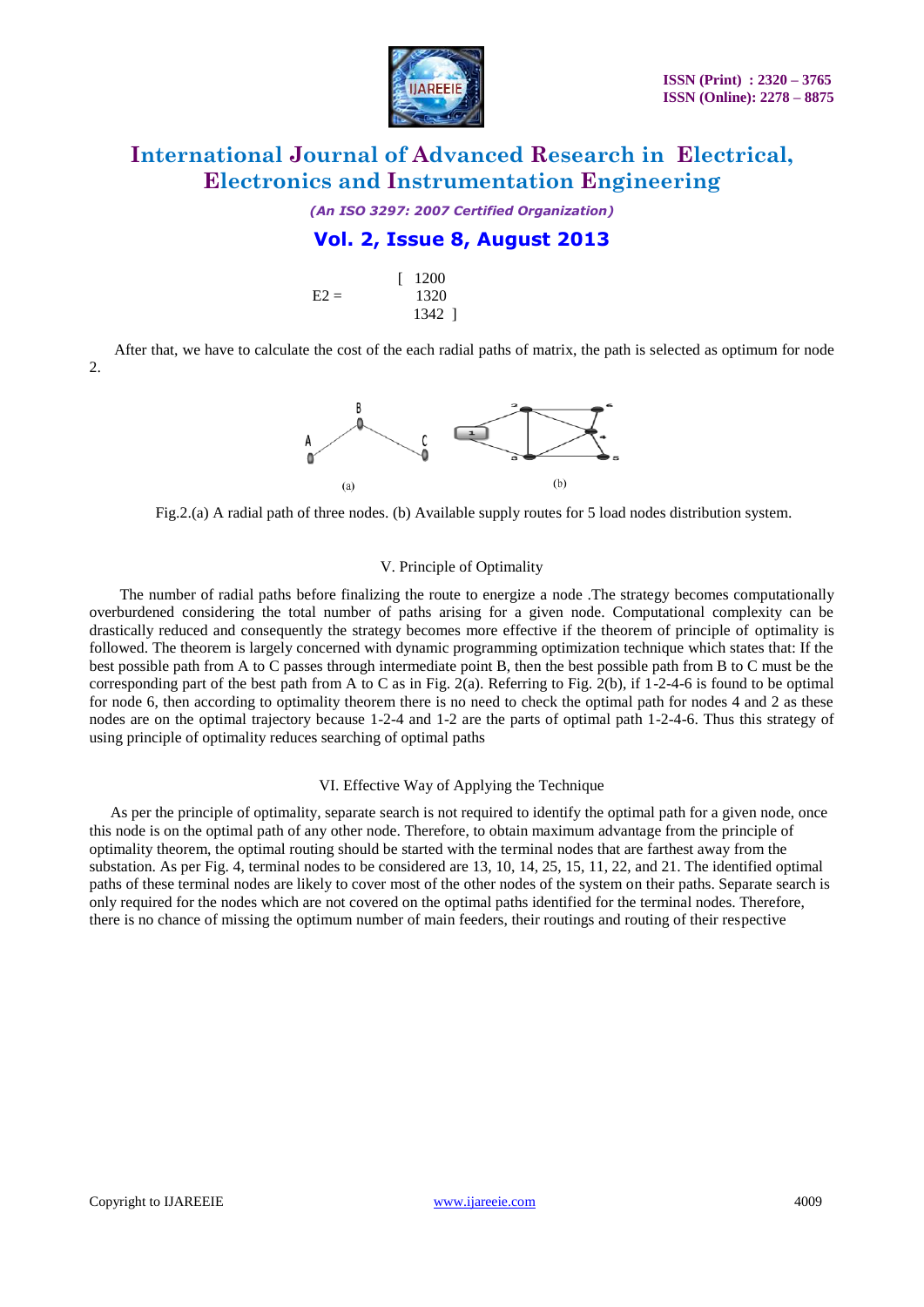

*(An ISO 3297: 2007 Certified Organization)*

## **Vol. 2, Issue 8, August 2013**

laterals. The computational time is also drastically reduced as cost evaluations need to be done for fewer paths.



Detailed discussion is presented in test case

Fig.3. Graph of available supply routes for 24 load nodes distribution network.

| Each radial path of a | Corresponding row after zero padding |
|-----------------------|--------------------------------------|
| ${1,2}$               | $[1200]$                             |
| ${1,3}$               | [1300]                               |
| ${1,2,4,}$            | [1240]                               |
| ${1,2,3}$             | [1230]                               |
| 1,3,2,                | [1320]                               |
| ${1,3,4,}$            | [1340]                               |
| $\{1,2,3,4,\}$        | [1243]                               |
| ${1,3,2,4}$           | [1234]                               |
| ${1,3,2,4}$           | [1234]                               |
| [1,3,4,2,]            | [1342]                               |

TABLE I ZERO PADDING FOR THE RADIAL PATHS OF FIG. 1

### VII.SIMULATION RESULTS

The feasibility of the developed planning technique has been verified by test cases.



Copyright to IJAREEIE [www.ijareeie.com](http://www.ijareeie.com/) 4010 Fig.4. Optimal network structure of the 24 load nodes distribution network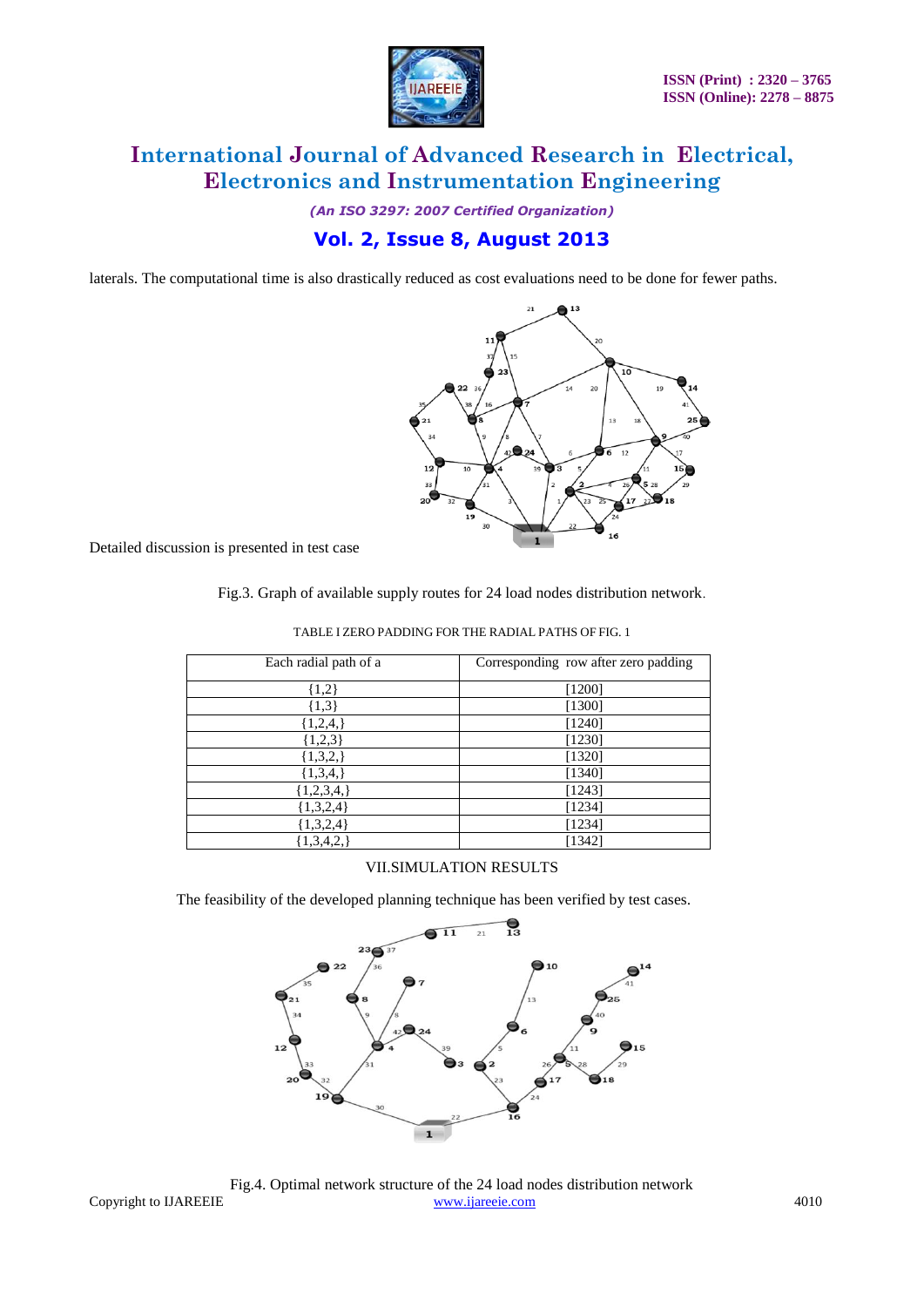

*(An ISO 3297: 2007 Certified Organization)*

### **Vol. 2, Issue 8, August 2013**

 The distribution planning problem reported has been considered. The system has 25 nodes and 42 available branches for their supply from the substation 35 kV/10.5 kV at node 1, as shown in Fig. 3. Total load in the network is 2.55 MVA. The substation cost has been included with the feeder related data for every outgoing line emanating from substation. As the first step, the matrix "E" as containing all the possible radial paths is framed following the steps of building algorithm. Finally building algorithm generates 5589 total radial possible paths for energizing all nodes as shown in column-3 of Table II. After tracing all the possible radial paths for energizing all nodes, decisions for finding optimal routes are taken for the nodes 13, 10, 14, 25, 15, 11, 22 and 21. At the beginning of the method, any node can be selected but it is recommended to select those nodes first which are farthest from substation to reduce the cost evaluation burden as well as time required. Further search is not required to find the optimal path for any node, once this node gets a place on any optimal trajectory of feeding any other node. Decisions are required for only 7 nodes that are sufficient to cover all the other nodes of the system which is also apparent from Table II. For example, the optimal path for 13 decides the routes of energizing nodes of 19, 4, 8, 3, 11, and 13. As in Table II, all the other loads are lying on at least one optimal trajectory found for terminal nodes except 3 and 7. Therefore the proposed technique is developed on MATLAB R2006b code and the computational time required is only 5 minutes using computer: PC Pentium, 1.98 GHz, and 1 GB of RAM. Total losses occurring in this network amounts to 0.0314 MW Optimal network structure obtained by this method is shown in Fig. 4, which is similar to the network obtained from the reported Simulated Annealing method.

| Node to be energized   | Optimal path           | Total avalible radial path<br>for the energized node |
|------------------------|------------------------|------------------------------------------------------|
| 15                     | $1-16-17-5-18-15$      | 163                                                  |
| 14                     | $1-16-17-5-9-25-14$    | 188                                                  |
| 10                     | $1 - 16 - 2 - 6 - 10$  | 319                                                  |
| 13                     | $1-19-4-8-23-11-13$    | 172                                                  |
| 22                     | 1-19-20-12-21-22       | 166                                                  |
| 17                     | $1 - 16 - 17$          | 224                                                  |
| 18                     | $1 - 16 - 17 - 5 - 18$ | 180                                                  |
| 9                      | $1 - 16 - 17 - 5 - 9$  | 354                                                  |
| 25                     | $1-16-17-5-9-25$       | 182                                                  |
| 11                     | 1-19-4-8-23-11         | 231                                                  |
| 23                     | $1 - 19 - 4 - 8$       | 178                                                  |
| 8                      | $1-19-4-28$            | 311                                                  |
| 21                     | 1-19-20-12-21          | 176                                                  |
| 12                     | $1-19-20-12$           | 206                                                  |
| 20                     | $1 - 19 - 20$          | 192                                                  |
| 7                      | $1-19-4-7$             | $\overline{326}$                                     |
| 5                      | $1 - 1617 - 5$         | 261                                                  |
| 6                      | $1 - 16 - 2 - 6$       | 292                                                  |
| 24                     | $1 - 19 - 4 - 24$      | 196                                                  |
| 16                     | $1 - 16$               | 178                                                  |
| 19                     | $1 - 19$               | 210                                                  |
| $\overline{c}$         | $1 - 16 - 2$           | 300                                                  |
| $\overline{4}$         | $1 - 19 - 4$           | 338                                                  |
| 3                      | $1 - 19 - 4 - 24 - 3$  | 246                                                  |
| Total radial paths for |                        | 5589                                                 |
| all nodes              |                        |                                                      |
| Total shaded paths     |                        | 1580                                                 |

TABLE II OPTIMAL PATHS FOR FEEDING TO ALL 24 LOAD NODES